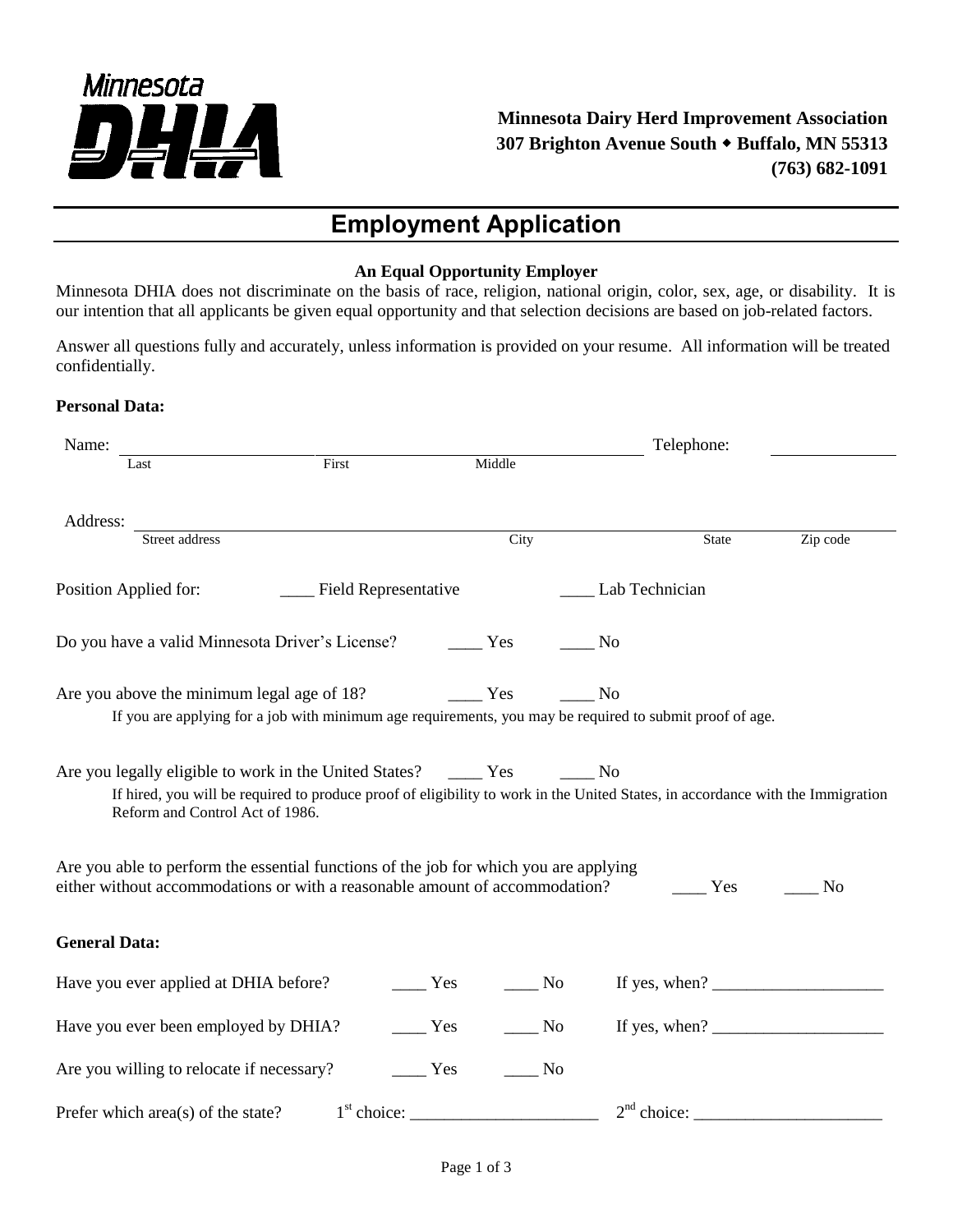#### **Employment Experience Data:**

List names of employers in consecutive order with present or last employer listed first. If self employed, please give company name and supply business references. (Continue on separate sheet of paper if necessary.)

| <b>Employer Information:</b> | <b>Employed:</b> | Pay:          | <b>Title</b> | <b>Reason for</b> | <b>Name of Last</b> |
|------------------------------|------------------|---------------|--------------|-------------------|---------------------|
| Name, City Telephone:        | To:<br>From:     | Start: Final: |              | Leaving           | <b>Supervisor</b>   |
| 1.                           |                  |               |              |                   |                     |
|                              |                  |               |              |                   |                     |
|                              |                  |               |              |                   |                     |
|                              |                  |               |              |                   |                     |
| 2.                           |                  |               |              |                   |                     |
|                              |                  |               |              |                   |                     |
|                              |                  |               |              |                   |                     |
|                              |                  |               |              |                   |                     |
| 3.                           |                  |               |              |                   |                     |
|                              |                  |               |              |                   |                     |
|                              |                  |               |              |                   |                     |
|                              |                  |               |              |                   |                     |

#### **Educational Data:**

Beginning with the most recent, list all schools attended (include vocational/technical training courses):

| <b>School Name and Location</b> | <b>Years Completed; Honors Received;</b><br>Diploma/Degree | <b>Major Course of Study</b> |
|---------------------------------|------------------------------------------------------------|------------------------------|
|                                 |                                                            |                              |
|                                 |                                                            |                              |
|                                 |                                                            |                              |
|                                 |                                                            |                              |

#### **References:**

Please provide three references that are not related to you:

| <b>Name</b> | Company | <b>Address</b> | <b>Telephone</b> |
|-------------|---------|----------------|------------------|
|             |         |                |                  |
|             |         |                |                  |
|             |         |                |                  |
|             |         |                |                  |
|             |         |                |                  |
|             |         |                |                  |